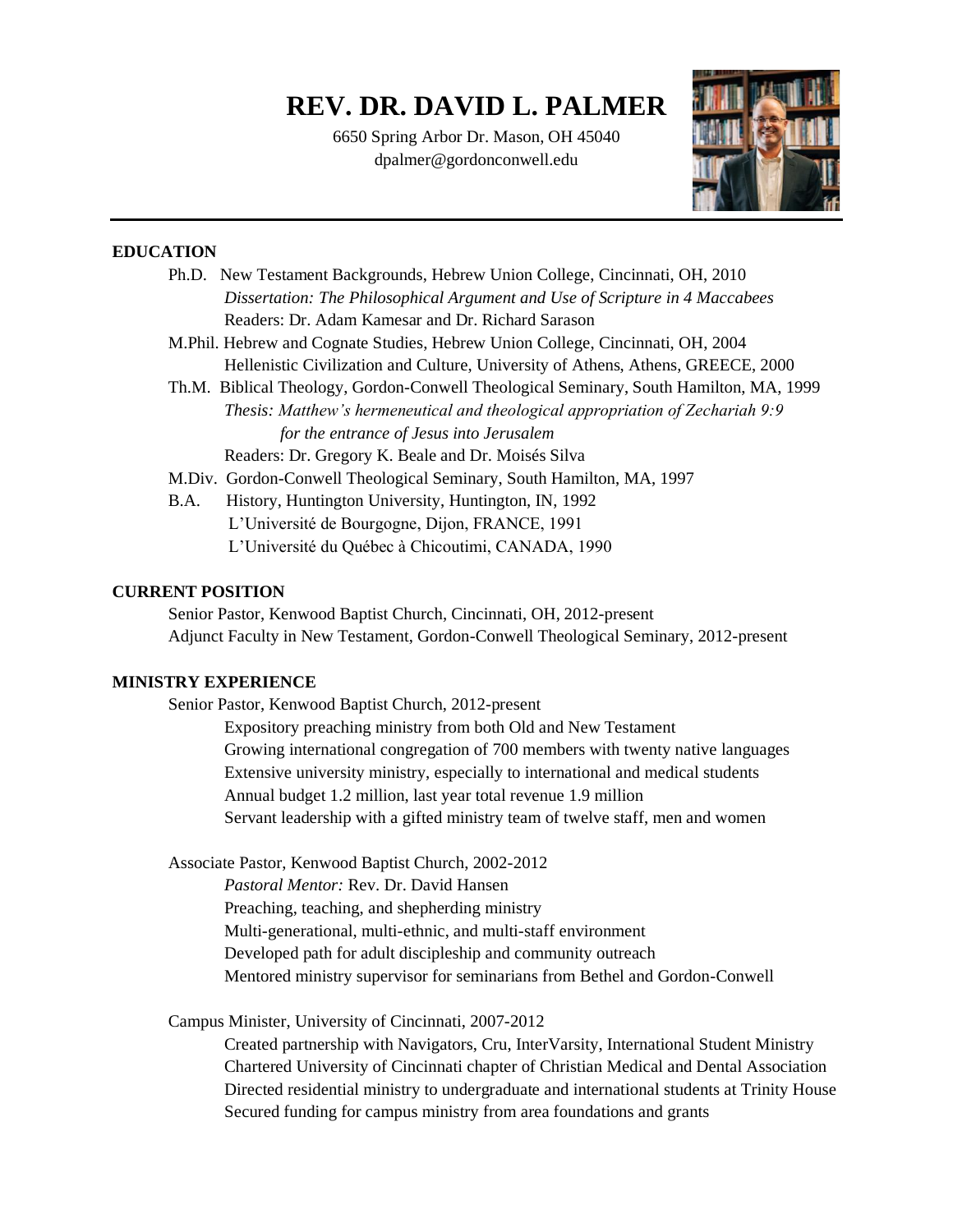Associate Pastor, Second Congregational Church, South Peabody, MA, 1998-1999 *Pastoral Mentor:* Rev. Dr. Royce Gruenler

Seminary internship, Orthodox Congregational Church, Lanesville, MA, 1997 *Pastoral Mentor:* Rev. Dr. Gordon Hugenberger

Iglésia Bautista Central, Harvard, MA, 1994-1997 *Pastoral Mentor:* Rev. Dr. Roberto Miranda

## **ORDINATION**

American Baptist Churches (Evangelical), USA, 2004 Under Conference Care with CCCC

## **ADMINISTRATIVE COMMITEES AND BOARDS**

Board Member, Mars Hill Academy, Classical Christian School (K-12) Ordination Committee Chairman, Miami Baptist Association Board Member, American Baptist Campus Ministry Board Member, University of Cincinnati Christian Medical and Dental Association Executive Council Member, Kenwood Baptist Church Missions Committee Member, Kenwood Baptist Church Task Force on Renewal Member, Miami Baptist Association Representative to the Board of Trustees, Hebrew Union College Task Force on Biblical Literacy, Gordon-Conwell Theological Seminary

#### **TEACHING EXPERIENCE**

Adjunct Faculty in New Testament, Gordon-Conwell Theological Seminary, 2012-present *NT 501: New Testament Survey NT 502: New Testament Interpretation NT 504: Paul and His Letters with onsite lectures in Turkey, Greece, and Rome NT 620: Greek Exegesis of Romans NT 622: Greek Exegesis of 1-2 Corinthians NT/OT/TH/IR 760: Introduction to Rabbinic Literature, Theology and Hermeneutics MC/TH 760: Preaching in Color – Using ancient texts to engage modern listeners* Lecturer in Biblical Theology, Training Leaders International, Athens, GREECE, 2012-present Plenary Speaker, Marshal Hudson Summer Conference, "CASKET EMPTY: God's Plan of Redemption through History," Gordon-Conwell Theological Seminary, 2011 Teaching Assistant, Hebrew Union College, Cincinnati, OH, 2001-2004 *Bible 401-402* with Dr. David Aaron *Hermeneutics of Second Temple Judaism/Midrash 401* with Dr. Richard Sarason Tutor in School of Graduate Studies, Hebrew Union College, 2001-2004 *Intermediate Biblical and Rabbinic Hebrew*  Lecturer in Biblical Studies, Gordon College, Wenham, MA, 1996-1999 *BL 103: New Testament Survey, History, Literature and Theology BL 201: New Testament Hermeneutics and Interpretation BL 304: Intermediate Greek Exegesis BL 101-102: Introduction to Biblical Greek (taught with Dr. G. K. Beale)*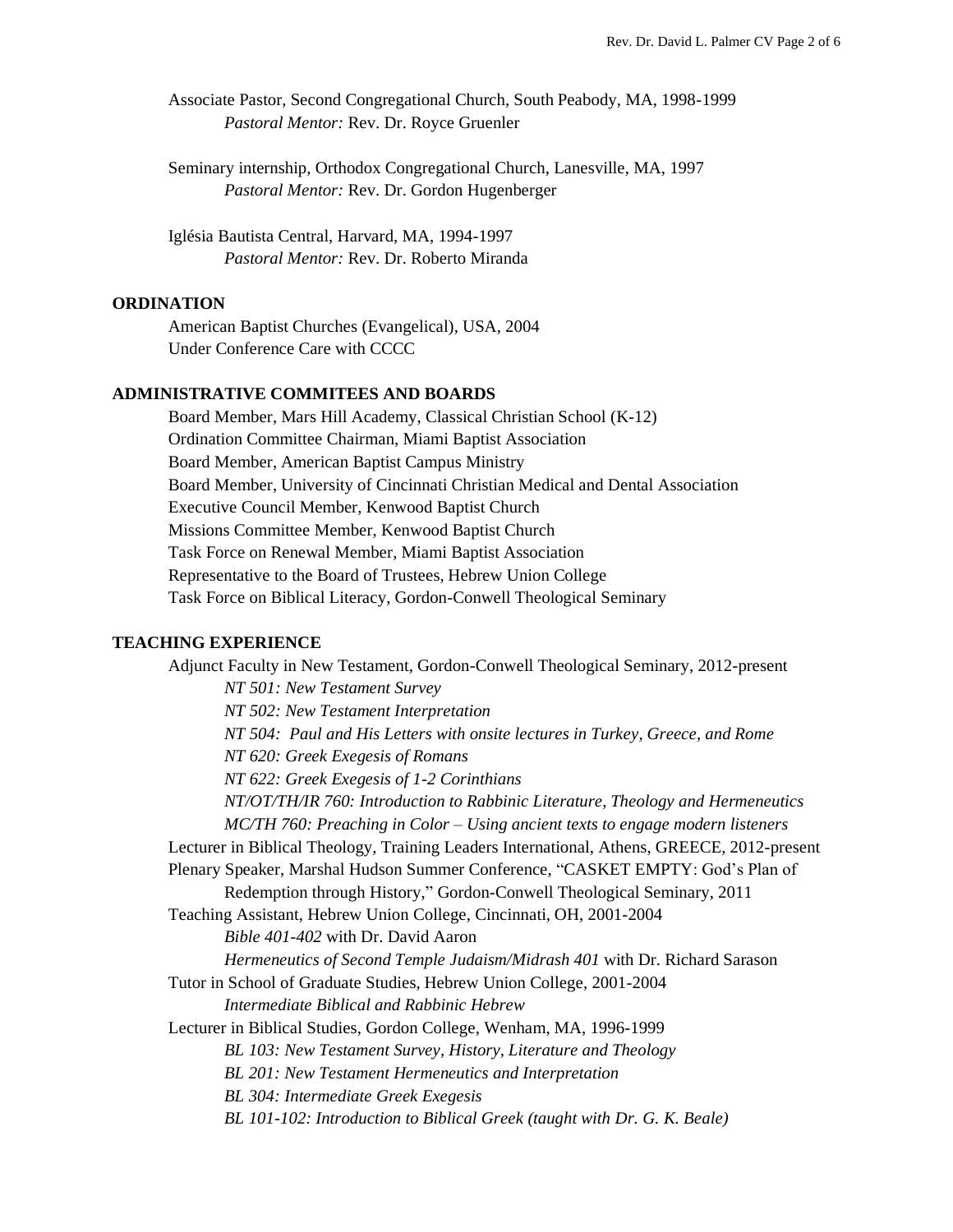#### **PUBLICATIONS**

- New Testament timeline and reader for the CASKET EMPTY<sup>®</sup> Bible Series in collaboration with Dr. Carol Kaminski, Gordon-Conwell Theological Seminary.
	- *CASKET EMPTY: God's Plan of Redemption through History New Testament Study Guide*,

(CASKET EMPTY Media, 2015). Korean edition (Joy Press, 2017).

Currently being translated into Mandarin Chinese and Arabic.

Theological editor for *They Met Jesus: A Devotional Commentary on Luke*, Rev. Dr. Wendell Mettey, Founder of Matthew 25 International Humanitarian Aid Ministry (2014).

Theological editor for *Dare to Explore: A Biblical and Theological Study on Reaching Muslims*, Monir Habib, (Call of Love, 2011)

Contributed the following articles to the *Archaeological Study Bible* (Zondervan, 2006):

- 
- 
- The Sanhedrin The Pharisees
- 
- The Chronology of Ezra and Nehemiah Nazareth
- The Seventy Years of Captivity The Sadducees
- The Problem of the LXX of Jeremiah The Soldiers Guarding the Tomb
- 
- Baptism in the Ancient World The Apocrypha
- The Capernaum Synagogue Tiberias
- The Jewish Priesthood and Religious Life in the First Century
- The Rabbi's Teaching Steps at the Southern Wall Excavations
- Israel in the Time of Jesus The Jewish Churches
- Samaritan Temple on Mt. Gerizim Who wrote Hebrews?
- 
- The Sage The Apocrypha
- Ancient Synagogues The Intertestamental Period
	-
- The Scribe Jewish Meals and Customs at Meals
	-
	-
	-
- Genealogies in Ancient Israel Jewish Eschatology in the First Century AD
	-
	-
	- A King Riding on a Donkey: Cultural/Political Significance in the ANE
	- Houses in 1<sub>st</sub> C. Israel: Peter's House in Capernaum; *Insulae*
	-
	-
- Can John's Gospel be trusted? The Dividing Wall of the Court of the Gentiles in Herod's Temple

"The Exodus Pattern," in *Common Passages*, B. Gerard, ed. (Yale University Press, 1998)

## **PROFESSIONAL ORGANIZATIONS**

Evangelical Theological Society Institute for Biblical Research Society of Biblical Literature

#### **LANGUAGES**

| <b>Biblical Hebrew</b> | Classical Greek       | Latin         | German           |
|------------------------|-----------------------|---------------|------------------|
| Rabbinic Hebrew        | <b>Biblical Greek</b> | <b>French</b> | Mandarin Chinese |
| Aramaic                | Modern Greek          | Spanish       | (conversation)   |

#### **AWARDS**

Doctoral Studies Grant Recipient, American Baptist Churches Presidential Scholarship, School of Graduate Studies, *Hebrew Union College* Zondervan Greek Award, *Gordon-Conwell Theological Seminary* Biblical Studies New Testament Award, *Gordon-Conwell Theological Seminary* Presidential Scholarship for New Testament*, Gordon-Conwell Theological Seminary Greater Cincinnati Consortium of Colleges*, Excellence in Teaching Award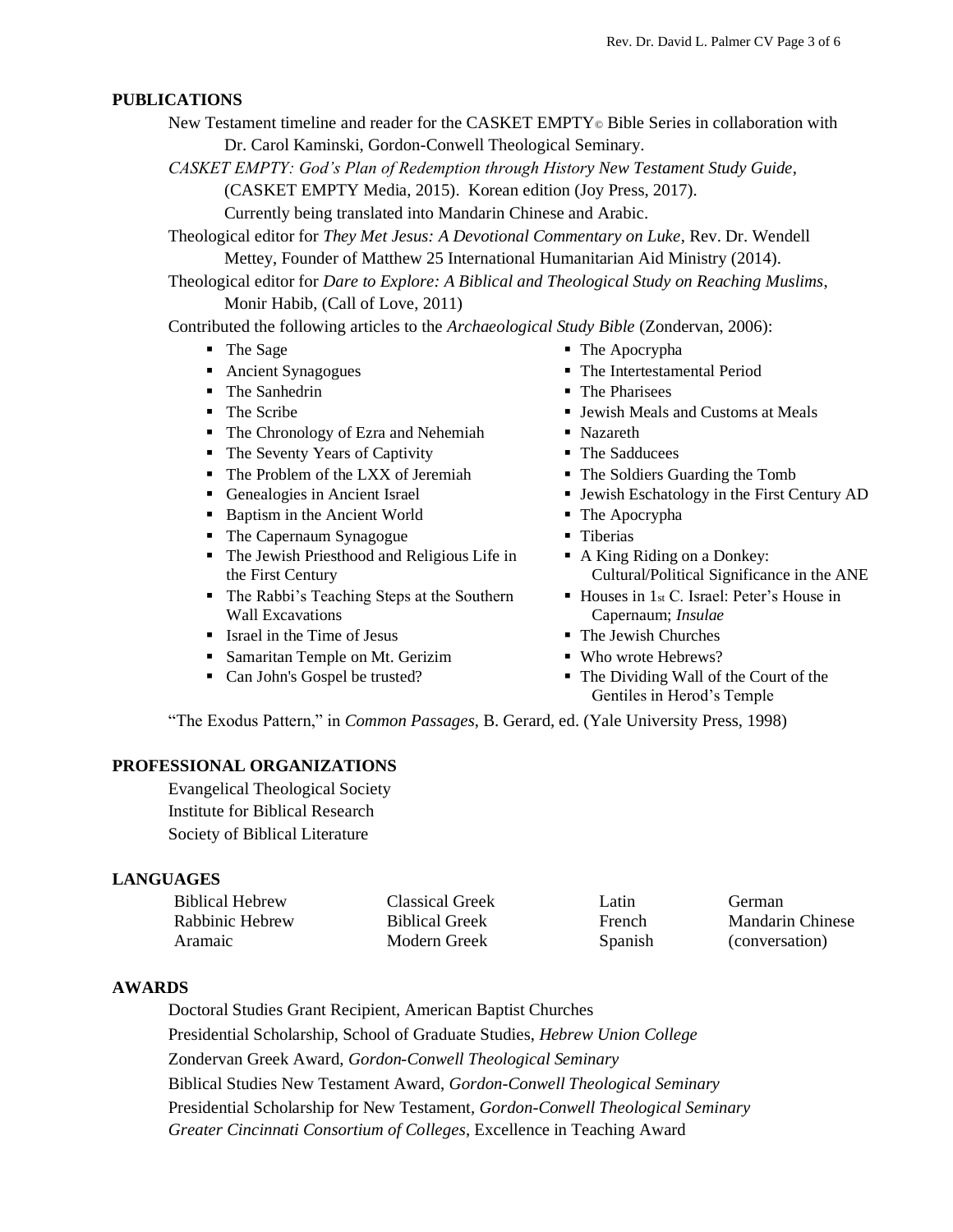### **PREACHING, TEACHING, LECTURES, AND ACADEMIC PRESENTATIONS (selected)**

- "The Way of Wisdom according to Jesus," Preaching series, Kenwood Baptist Church, Spring 2020
- "Archaeological Study Tour to Israel," co-led with my wife Dr. Christine Palmer a group of fiftyone church members to experience the land of the Bible, January 2020
- "CASKET EMPTY: God's Plan of Redemption through History," InterVarsity staff retreat for North and South Carolina campus staff, January 2020
- "Tech-Wise: Discipleship in a Digital Age," Preaching series, Kenwood Baptist Church, January 2020
- "The Way of Wisdom," Preaching series on Proverbs, Song of Solomon, Ecclesiastes, and Job, Kenwood Baptist Church, Fall 2019
- "Join His Mission," Preaching series on the missionary journeys of Acts, Kenwood Baptist Church, Summer 2019

"Live by His Word," Preaching series on 1-2 Corinthians, Kenwood Baptist Church, Spring 2019

- "Worship: Our Highest Calling and Greatest Joy," Preaching series on 1-2 Chronicles, Kenwood Baptist Church, Fall 2018
- Co-Bible teacher with my wife Christine, *Jesus as Prophet, Priest, King, Sage, and Judge*: *how the Old Testament offices are realized in the New*, Camp of the Woods, July 2018
- Co-leader with my wife, Dr. Christine Palmer, *Missionary Journeys of Paul: Alumni Study Tour*, Gordon-Conwell Theological Seminary, June 2018
- Taught an intensive course on *Biblical Theology* at the Arab Baptist Theological Seminary along with medical mission and refugee ministry team, Beirut, LEBANON, May 2018
- Hosted Dr. Vince and Dr. Joy Vitale, National Director of the Ravi Zacharias Institute of North America, for community lecture on "Jesus among the Secular gods" and *Veritas Forum*  on "Redemptive Suffering and the Problem of Evil," April 2018
- "God's Plan of Redemption Through History," Preaching series, Kenwood Baptist Church, 2017
- "The Experience and Control the Emotions in Scripture," paper presented at the Society of Biblical Literature, Bible and Emotion section, Boston, MA 2017
- "Judaic Paideia and Mastery of the Passions: The Philosophical Argument and the Use of Scripture in 4 Maccabees," paper presented at the Society of Biblical Literature, Hellenistic Judaism section, Boston, MA 2017
- "God Uses People Like Me," Preaching Series on the minor characters of the New Testament, Summer 2017
- "Fix our eyes on Jesus," Preaching Series on Hebrews, Spring, 2017
- "A Conversation with N.T. Wright," interview held at Kenwood Baptist Church, April 2017 <https://www.youtube.com/watch?v=xksJMBG3qfg&t=4780s>
- "Today you will be with me in paradise (Luke 23:43)," City wide preaching event on the seven words of Christ from the cross held at the National Underground Railroad Freedom Center, Cincinnati, OH April 3, 2017
- "Biblical Leadership," Preaching Series, January 2017
- "Expecting Christ in Numbers," Advent Preaching Series, December 2016
- "Archaeological Study Tour to Israel," co-led with my wife Dr. Christine Palmer a group of fiftythree church members to experience the land of the Bible, November 2016
- "God Leads Us Through the Wilderness," Preaching Series on Numbers, Fall 2016
- "Sharing an Unchanging Christ in a Changing Culture," Preaching Series, Summer 2016
- "Transformed by the Gospel," Preaching Series on Romans, Spring 2016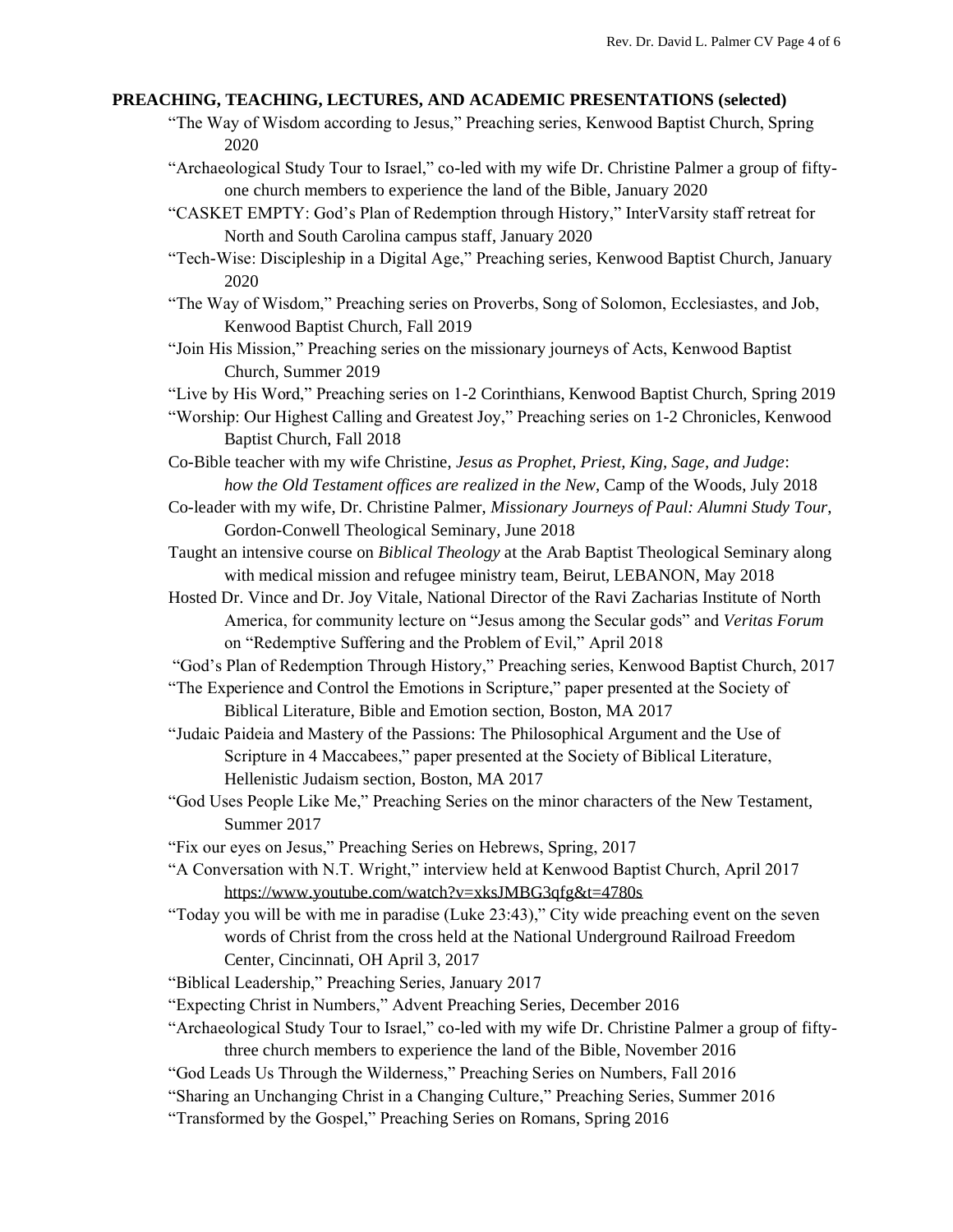| "Imitatio Christi," Preaching Series on Philippians 3:17 and the life of Dietrich Bonhoeffer, |
|-----------------------------------------------------------------------------------------------|
| January 2016                                                                                  |
| "Set Apart," Preaching Series on Leviticus, Fall 2015                                         |
| "Cedars of Lebanon: Load Bearing Truths to Build the House of Faith," Preaching Series on     |
| Christian theology and doctrine, Summer 2015                                                  |
| "The Acts of the Exalted Jesus," Preaching Series on Acts, Spring 2015                        |
| "Let the Redeemed Tell Their Story," Preaching Series on Psalm 107, January 2015              |
| "God Redeems His People," Preaching Series on Exodus, Fall 2014                               |
| "Prayer in Old and New Testament," Preaching Series, Summer 2014                              |
| "The Gospel of John," Preaching Series, Spring 2014                                           |
| "God builds a family of faith," Preaching Series on Genesis, Fall 2013                        |
| "The Parables of Jesus," Preaching Series, Summer 2013                                        |
| "Peter: An Authentic Christ-follower in the making," Preaching Series, Spring 2013            |
| "The Church as the Wisdom of God," First Greek Evangelical Church, Athens, GREECE, 2012       |
| "Christ the Wisdom of God," St. Andrews International Church, Kiffisia, GREECE, 2012          |
| "Proverbs: Wisdom is a Tree of Life," Preaching Series, Kenwood Baptist Church, 2012          |
| "CASKET EMPTY: God's Plan of Redemption through History," University of Cincinnati,           |
| Navigators student leaders Bible study, 2012                                                  |
| "Apologetics Then and Now: Making Christianity Clear in an Obscure World," Kenwood Baptist    |
| Church, Adult School of Discipleship, 2012                                                    |
| "The Healing Ministry of Jesus," Presentation given to Medical Students and Residents,        |
| University of Cincinnati College of Medicine, 2012                                            |
| "When I am Afraid, I will Trust in You," Sermon on Habakkuk 2, Kenwood Baptist, 2012          |
| "Redemptive Suffering: The Problem of Evil and the Purposes of God," Lecture given at the     |
| University of Cincinnati, College of Pharmacy, 2011                                           |
| "Deuteronomy," Preaching Series, Kenwood Baptist Church, 2011                                 |
| "Genesis 1-3," Guest Lecturer, Hebrew Exegesis of Genesis, Gordon-Conwell Seminary, 2011      |
| "The Kingdom of God in Matthew," Plenary Speaker, University of Cincinnati Graduate and       |
| <b>International Student Retreat, 2011</b>                                                    |
| "Mastery of the Passions by Devout Reasoning," Presentation given to the Board of Governors,  |
| Hebrew Union College, Cincinnati, OH 2010                                                     |
| "The Use of Scripture in 4 Maccabees," Dissertation Lecture, Hebrew Union College, 2010       |
| "Philippians," Preaching Series, Kenwood Baptist Church, 2010                                 |
| "Daniel 1: Staying Loyal to God as a University Student," Lecture given to the Christian      |
| Pharmacists Fellowship International, University of Cincinnati, 2010                          |
| "Christianity and World Religions," Panel Representative for Protestant Christianity, Xavier  |
| University, 2009.                                                                             |
| "The Temptation to Draw our own Water: Numbers 20 and John 6," Plenary Address at the         |
| Thailand Baptist Missionary Fellowship, Kanchanaburi, THAILAND, 2009                          |
| "Renewal on the Inside: Ezekiel 47 and John 7," Plenary Address at the Thailand Baptist       |
| Missionary Fellowship, Kanchanaburi, THAILAND, 2009                                           |
| "The Surprises of Ministry: Isaiah 11 and John 2," Plenary Address at the Thailand Baptist    |
| Missionary Fellowship, Kanchanaburi, THAILAND, 2009                                           |
| "A Place in Your Father's House," Sermon on John 14, Calvary Chin Baptist Church of Greater   |
| Cincinnati and Northern Kentucky, 2009                                                        |